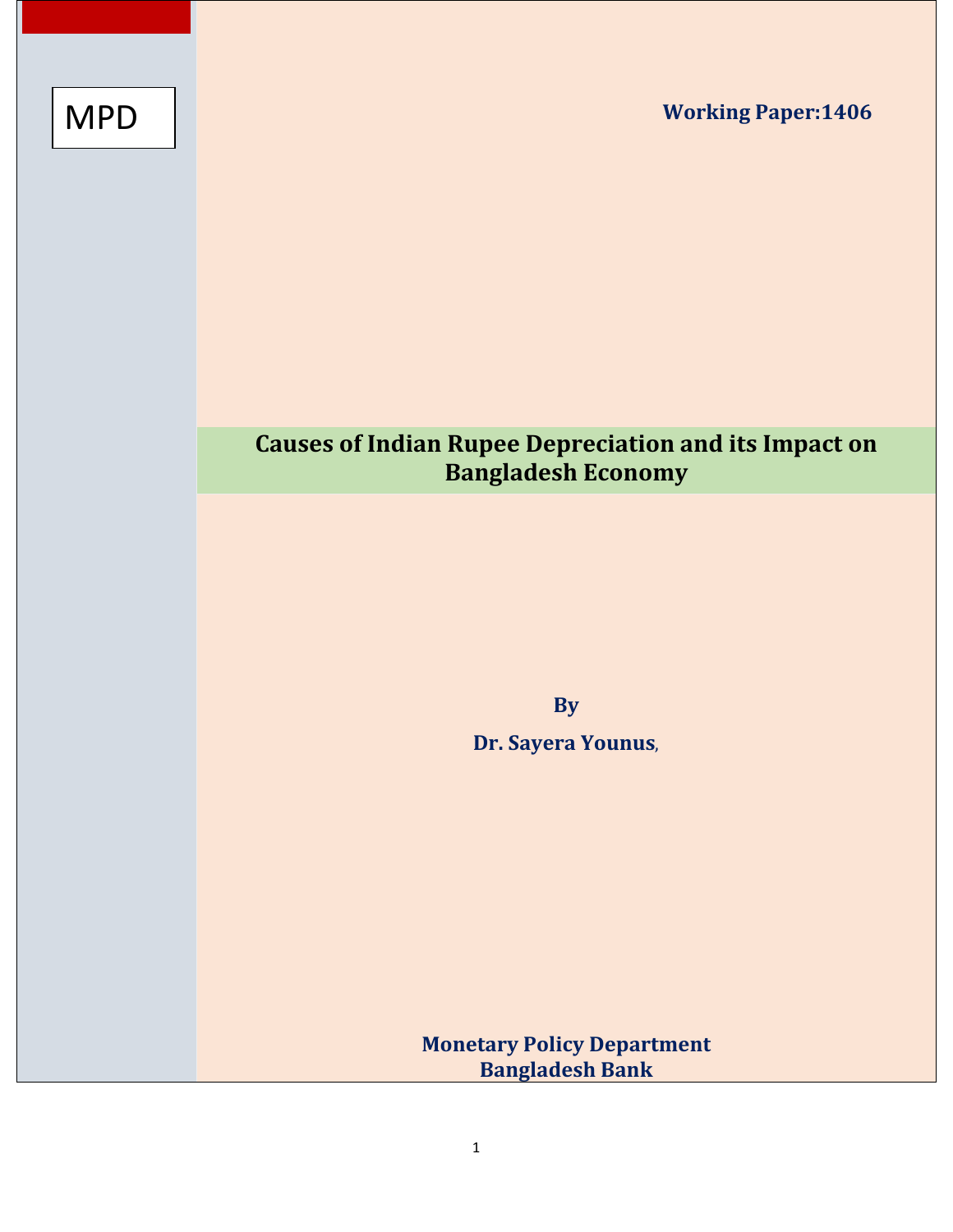### **Causes of Indian Rupee Depreciation and its Impact on Bangladesh Economy**

- **Dr. Sayera Younus1**

#### *Abstract*

*The intention of this paper is to examine the impact of Indian Rupee depreciation on Bangladesh Economy. The empirical results obtained from OLS for the sample period from 2007:10 to 2013:10 show that Bangladesh's export to India is sensitive to India's Rupee depreciation. It is elastic implying that a 1% increase in India's Rupee will cause Bangladesh's export to India to decline by 2.7 percent. The relative output and the relative price variables are also very sensitive to Indian Rupee depreciation. Bangladesh import from India is insensitive to India and Bangladesh relative exchange rate changes. It is insensitive implying that 1% increase in India's Rupee will not cause any changes on Bangladesh's imports from India. However, Bangladesh's imports are very sensitive to the relative price level changes as evident from the estimated equation. The empirical results obtained from OLS show that Bangladesh consumer price index is insensitive to relative exchange rate changes though appear with the expected positive sign. However, India's consumer price index is highly significant with the expected positive sign implying that a 1% increase in the India's price will cause Bangladesh price level to increase by 0.76 percent.* 

<sup>1</sup> *The author of this article Dr. Sayera Younus is a Deputy General Manager, Monetary Policy Department of Bangladesh Bank. Views expressed in this article are the author's own and do not necessarily reflect the views of the Bangladesh Bank. However, the authors would like to thank Dr. Akhtaruzzaman, Economic Adviser, Bangladesh Bank for his very helpful comments and suggestions and any remaining errors are the authors own.*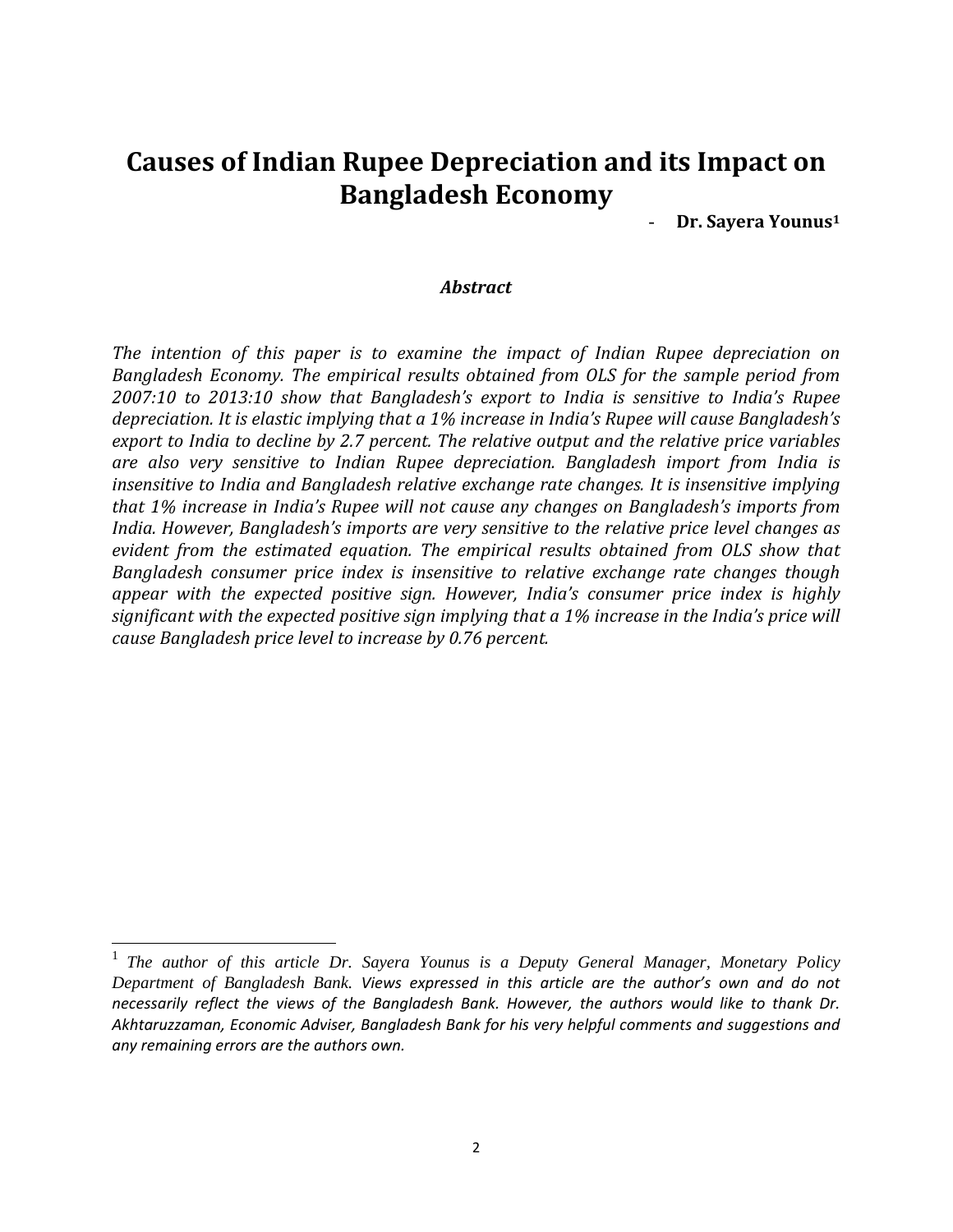### **Causes of Indian Rupee Depreciation and its Impact on Bangladesh Economy**

#### **1. Introduction**

ncreased globalization plays an important role in transmitting economic shocks between countries. As international interdependence grows, changes in foreign economic policies exert greater influence on domestic economies. Therefore, the intention of this paper is to examine the impact of recent Indian Rupee Depreciation on Bangladesh economy. Because, India's economy is large relative to that of Bangladesh, and Bangladesh shares most of its border with India. India is also one of Bangladesh's major trading partners, the level of integration between the two countries through trade is very strong. Because Bangladesh's capital markets are not fully open, trade plays an important role in the transmission of shocks. Therefore, contagious effect through border and trade can have significant impact on domestic macroeconomic variables, particularly inflation and output.

Recently, the exchange rate between the Indian Rupee and US dollar fell from 55.52 Rs/USD on May 22, 2013 to 66.57 Rs/USD on August 30, 2013 depreciating more than 8 percent during the period which is about 16.5 percent relative to the same period of the preceding year. The value of Indian Rupee's unprecedented fall against US dollars since end May 2013 prompted Reserve Bank of India (RBI) and Indian Government to take series of actions.

Indian authorities have reacted to the sharp depreciation by implementing a host of measures including higher interest rate through a liquidity squeeze on the banking system. RBI intervened in the market to protect the rupee by selling 2.72 billion of US dollar in June, 13 as against the purchase of only USD 469 million.

In this backdrop, an attempt has been made to assess the impact of Indian Rupee depreciation if any on Bangladesh economy. The plan of this study is as follows: after introduction in Section 1, causes of Indian Rupee deprecation is analyzed in section II. Section III deals with the related literature followed by an overview of Indian and Bangladesh trade relations in Section IV. Model specification, data and model variables are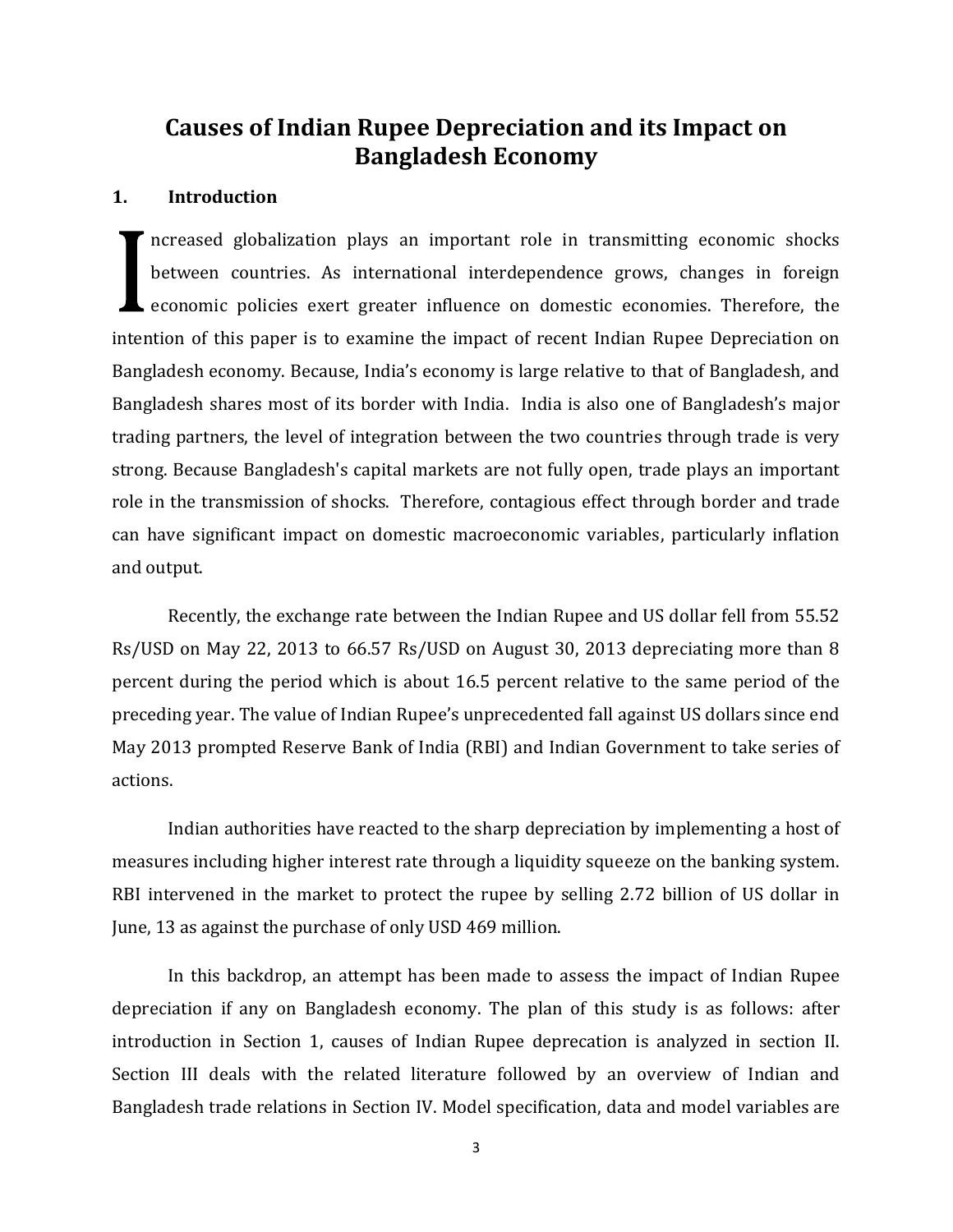discussed in Section V followed by the empirical results in Section VI and finally conclusions and recommendations in Section VII.

#### **II. A Brief Analysis of Causes of Indian Rupee Depreciation**

In India, in the backdrop of slackening growth, higher fiscal and current account deficits, higher CPI inflation coupled with the announcement effects of US Federal Reserve Bank to reverse its quantitate easing (QE) bond purchases and its consequent increase in expected real interest rates in the US have translated into a rapid appreciation of the US dollar and depreciation of Rupee. It was also largely due to safe heaven flight of capital resulting from sell-offs in the financial markets. The sell-off had been made worse by new capital control introduced on August 14<sup>th</sup> in response to incipient signs of capital flight which reversed again in September 2013. Indian government reduced the amount from 400% to 100% that Indian residents and firms can take out of the country.





Many foreign investors feared that India might freeze their funds too, as Malaysia did during its crisis in 1998 (The economist, 24<sup>th</sup> August, 2013). Despite the assurance of Indian authorities, the markets (stock and currency) keep sliding like other emerging and developing economies where most currencies have fallen 5‐15% against the dollar in the past three months.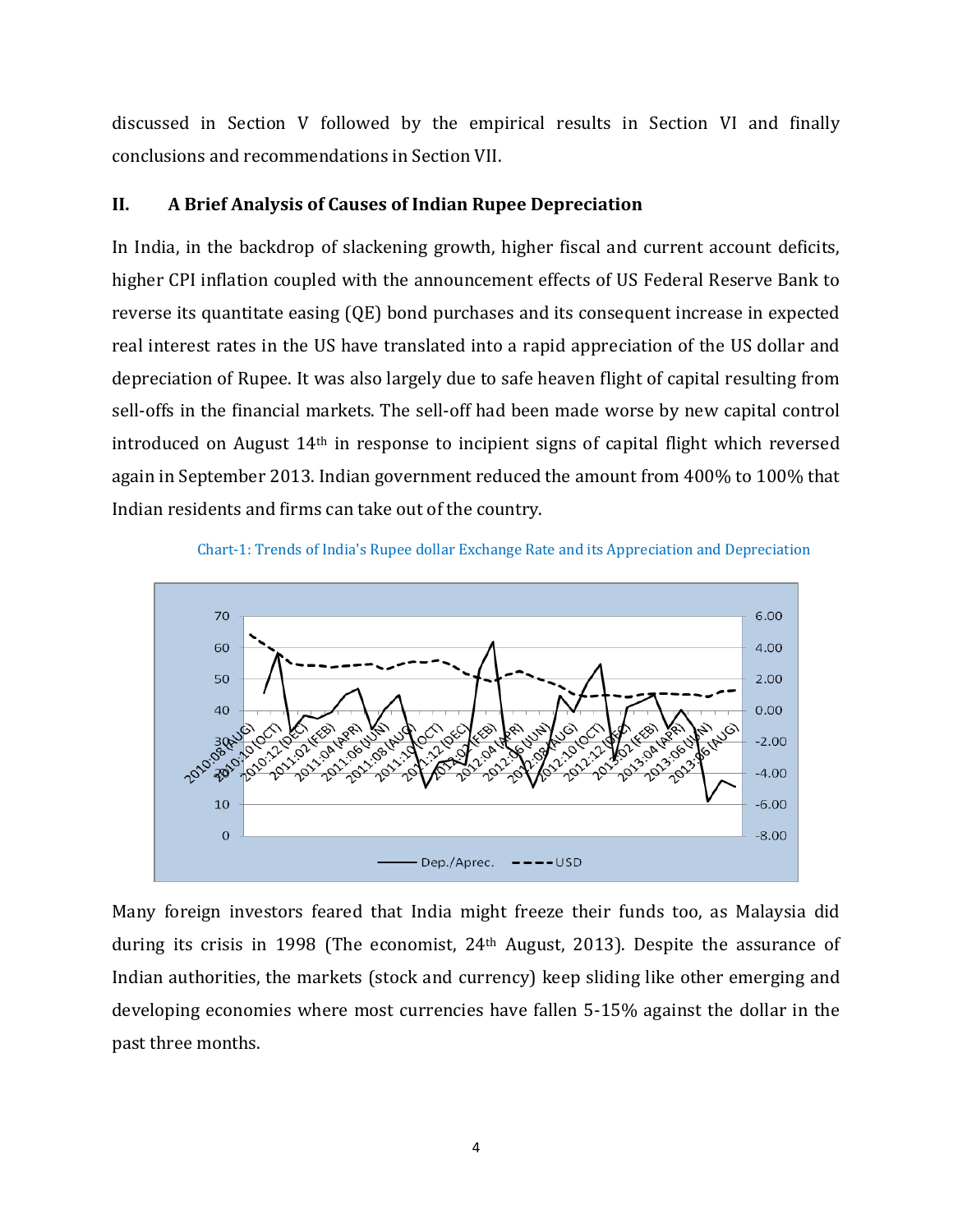The RBI started easing monetary policy in the beginning of 2013, but last month (July, 2013) saw a sudden change as the rupee was seen to be volatile (Table‐1). Surprising the market expectations, the recent policy statement of RBI supported the stimulus program of the government which may likely to create downward pressure on Rupee. Unexpected increased in money supply causes exchange rate to depreciate along with capital outflow on fears that foreign capital could flow back to the United States as the US economy improved. According to RBI new Governor Raghuram Rajan, the Indian Rupee has been oversold supports the Rudiger Dornbusch (1976) theory on exchange rate over shooting. The RBI increased money supply to arrest slowdown in the Indian economy during the last two years. Theoretically, we may expect that increased money supply overshoots exchange rate as asset market equilibrium come first than goods market. However, overtime exchange rate appreciates and the economy reached to its new equilibrium with higher output.

In sum, a sharp depreciation in the currency although poses no immediate threat to the Indian government's solvency as the government has almost no foreign currency debts. The pain may be felt in other ways. Private firms that owe most of India's foreign debts will be under deep stress; particularly if the rupee drops further some may go burst. Inflation will rise as the weak Rupee is fueling inflation and making imports more expensive as the country heavily relies on imports of crude oil, chemical and some foodstuffs, which are priced in US dollars. In the short term nothing can do so the market may overshoot intensely and appreciate thereafter. In the meantime India's Rupee to a dollar may likely to find a new equilibrium with higher output and GDP growth.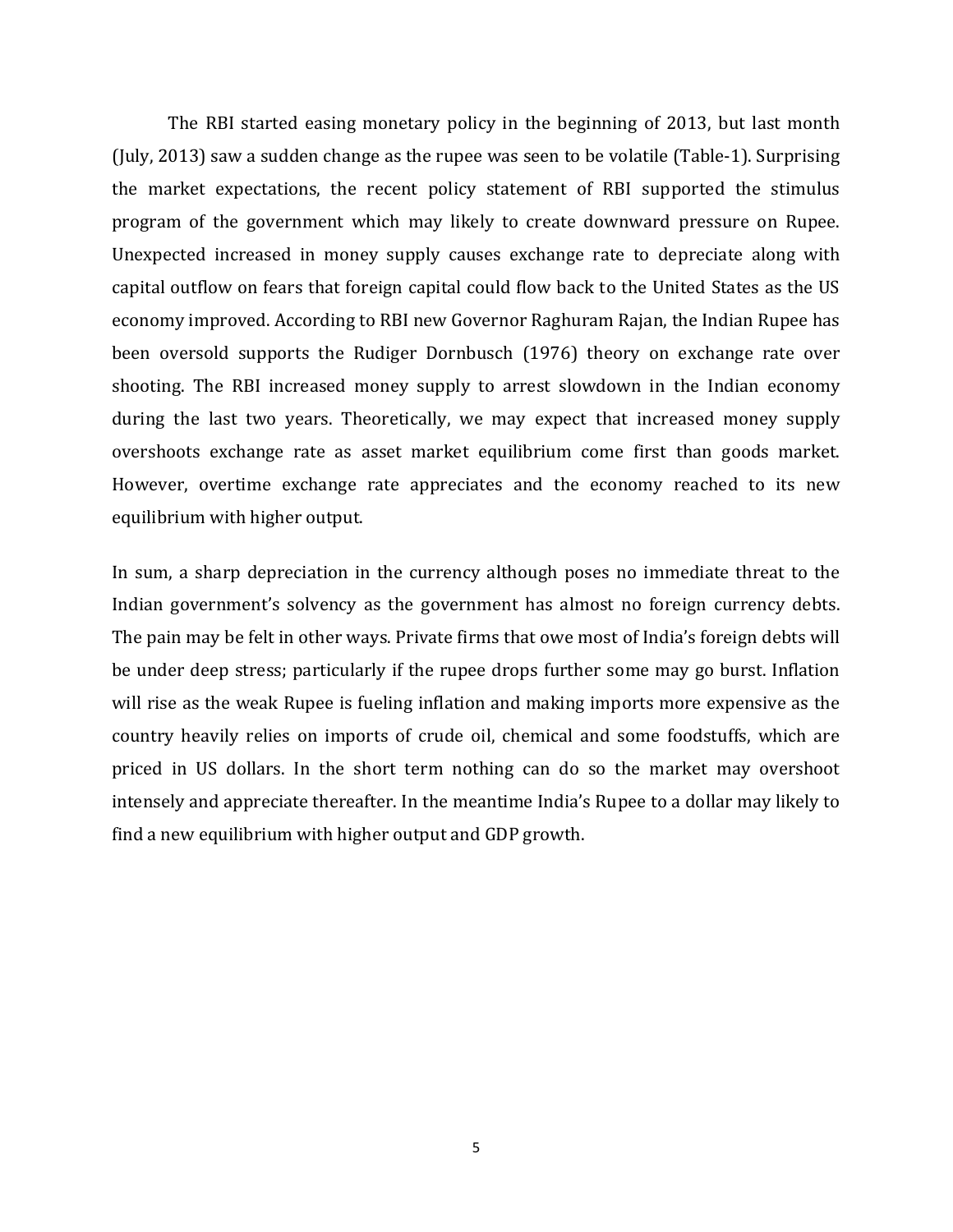| <b>Effective</b><br><b>Date</b> | <b>Bank</b><br>Rate | <b>Rep</b><br>$\mathbf{0}$ | <b>Revers</b><br>e | Cash<br><b>Reserve</b><br><b>Ratio</b> | <b>Marginal</b><br><b>Standing</b><br><b>Facility</b> | <b>Statutory</b><br><b>Liquidity</b><br><b>Ratio</b> |
|---------------------------------|---------------------|----------------------------|--------------------|----------------------------------------|-------------------------------------------------------|------------------------------------------------------|
| $20 - 09 -$<br>2013             | 9.50                | 7.50                       | 6.50               |                                        | 9.50                                                  |                                                      |
| $15 - 07 -$<br>2013             | 10.25               |                            |                    |                                        | 10.25                                                 |                                                      |
| 3-05-2013                       | 8.25                | 7.25                       | 6.25               | ۰                                      | 8.25                                                  |                                                      |
| $19-03-$<br>2013                | 8.50                | 7.50                       | 6.50               |                                        | 8.50                                                  |                                                      |
| 9-02-2013                       |                     |                            |                    | 4.00                                   | $\overline{\phantom{a}}$                              |                                                      |
| $29-01-$<br>2013                | 8.75                | 7.75                       | 6.75               |                                        | 8.75                                                  |                                                      |

*Table1: Major Monetary Policy Rates and Reserves Requirements*

Source: RBI

#### *Table2: Sale/Purchase of U.S. Dollar by the Reserve Bank of India*

| <b>Month</b>   |      | <b>Net Purchase/Sale of</b><br><b>Foreign Currency (\$ mil.)</b> | <b>Purchase</b><br>$(+)$<br>$$$ mil.) | Sale $(-)$<br>$$$ mil.) |
|----------------|------|------------------------------------------------------------------|---------------------------------------|-------------------------|
| <i>lune</i>    | 2013 | $-2,252.00$                                                      | 469.00                                | 2,721.00                |
| May            | 2013 | $-107.00$                                                        | 3,003.00                              | 3,110.00                |
| April          | 2013 | 518.00                                                           | 3,298.00                              | 2,780.00                |
| March          | 2013 | 820.00                                                           | 3,165.00                              | 2,345.00                |
| Februar<br>y   | 2013 | $-280.00$                                                        | 3,021.00                              | 3,301.00                |
| <b>January</b> | 2013 | $-18.00$                                                         | 2,039.00                              | 2,057.00                |

Source: RBI

Some found it convincing for Indian economy that the economy may actually getting into a situation where the economy will likely to find a new better equilibrium with higher output and employment aided by increased exports and decreased imports providing protections to domestic companies helping to reduce its large current account deficits. On other hand, other policy makers are strongly skeptic about such a positive idea. They favored not to allow Rupee to lose its value too much as it might have serious adverse policy implications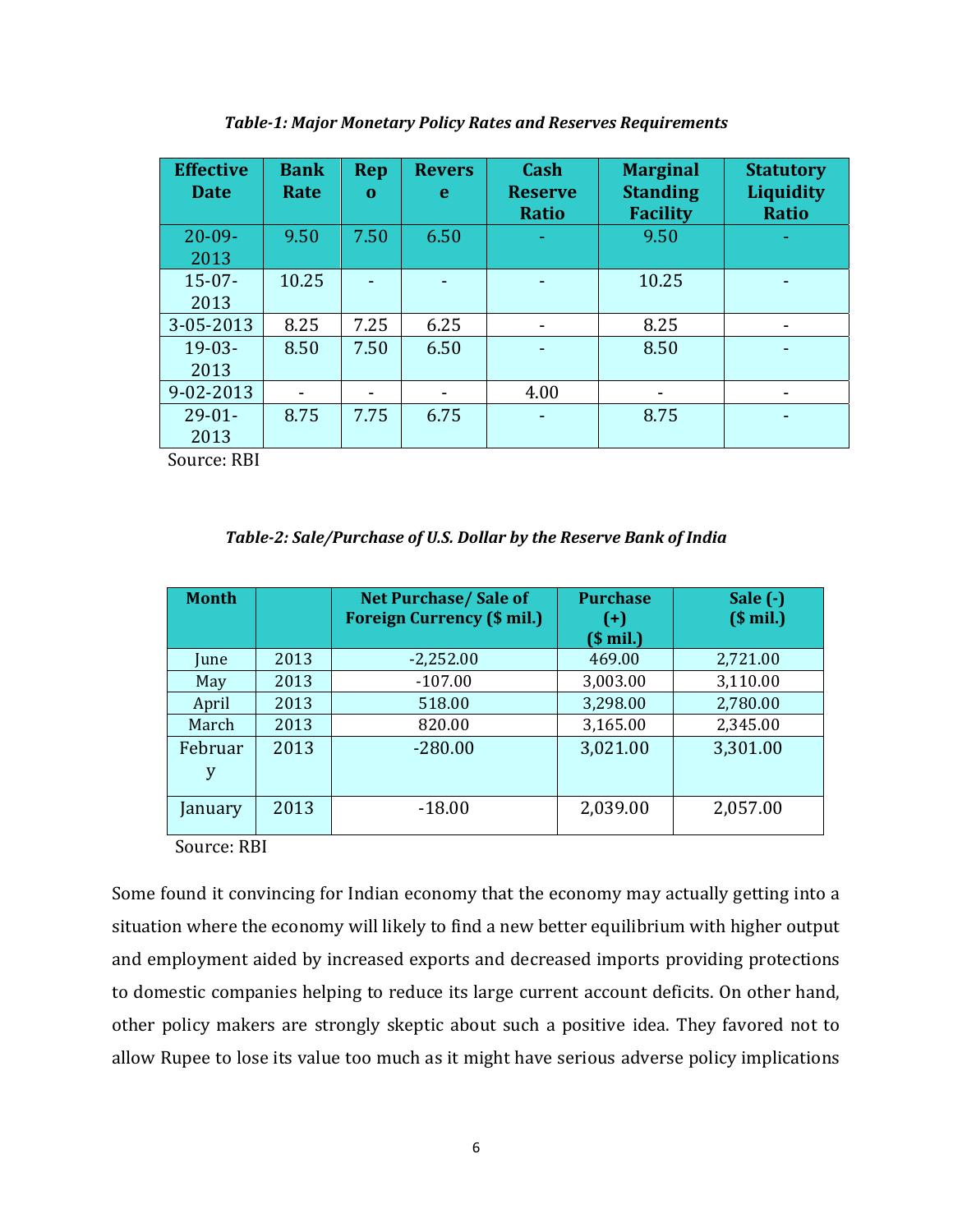on India's commercial borrowings from the external sources as it results in increased debt repayments.

Many market players feared that lake of faith in the market is taking the economy into a new phase of a crisis as the falling Rupee will increase inflation by raising the cost of imports, through stricter restrictions on money that companies and individuals can send out of the country. The weakened rupee pushed international investors pulling money out of Indian shares and debts markets. The weak Rupee is fueling inflation and making imports more expensive as the country heavily relies on imports of crude oil, chemical and some foodstuffs, which are priced in US dollars.

#### **Recent Trends in Bangladesh Taka:**

Bangladesh economy stood well with 6.13 percent real GDP growth in FY13 amid global economic weaknesses. Although in FY12, the country faced the challenges of rising inflation and balance of payments pressures stemming largely from a sudden surge in oil imports however, FY13 end with lower points-to-points CPI inflation and large surpluses in the balance of payments with all time high foreign exchange reserves.

After a sudden drop in the par value of Taka against USD in early 2012, the Bangladeshi currency gradually gained its strength against US dollars since then (Chart‐1). Relatively stronger growth in FY13 compared to other neighboring countries, surplus in the current account, higher exports and remittances, lower imports due to slower import demands, comparatively higher interest rates and comfortable foreign exchange reserves helped Taka to gain value against US dollar. Bangladesh Bank's intervention in the foreign exchange market also helped to stabilize the value of Taka. Bangladesh Bank has continued its interventions in FY13 with a net purchase of USD 4.54 billion during FY13 including USD 964 million in Q4FY13. The REER based exchange rate reflecting the external competiveness of Taka increased to Taka 79.07 per USD at end June 2013 from Taka 78.37 per USD at end March 2013 while the weighted average nominal exchange stood at 77.76 per USD at end June 2013 from Taka 78.58 per USD at end March 2013. Appreciation of REER based exchange rate indicates some erosion of export competitiveness of Bangladesh currency in the international market during the period.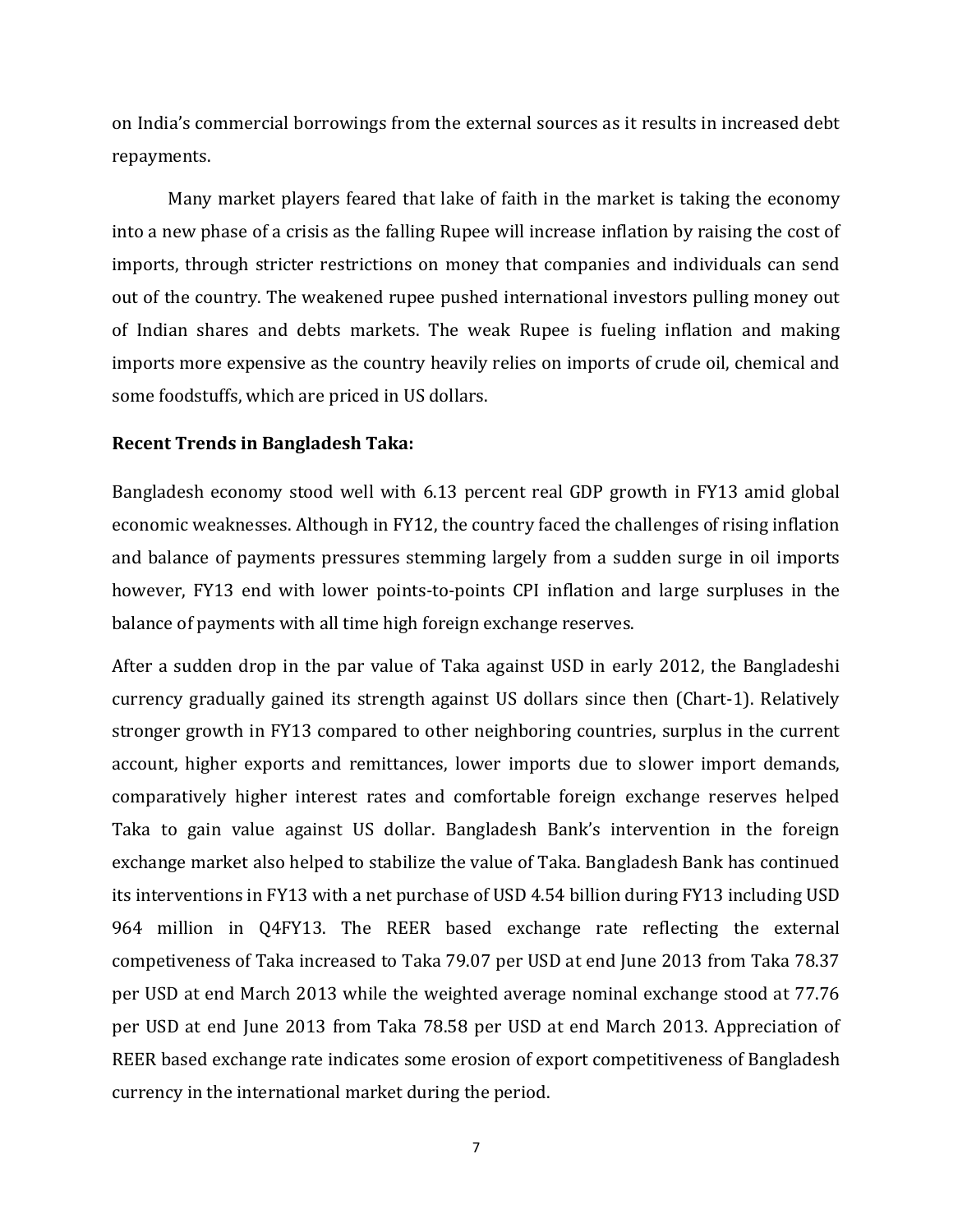Although the current trend in export remains healthy, it may suffer some moderation in future. Due to decay of export competitiveness compared to India and other competitors, Bangladesh's export growth may be negatively affected in future while at the same time importers may be benefited as they have to spend lower amounts of money due to relatively higher par value of Taka. The net results would, however, depend on whether exporter's loss is higher than the importers gain from imports. The imports from India may pick up as a result of Indian Rupee depreciation as well. Both the situations work as a catalyst for higher imports to Bangladesh in the long run. Therefore, the central bank of Bangladesh should be more careful while pursuing balance model to contain inflation in the medium and long term that may actually reduce economic growth in the long run.

#### III. **A Brief Review of the Literature**

Many studies examine the impact of foreign monetary shocks on macroeconomic variables in developed and developing countries. Examples include Younus and Wheeler (2009), Amuedo‐Dorantes and Wheeler (2001), Cushman and Zha (1997), Mixon, Pratt, and Wallace (1979), Selvor and Round (1996), and Sheehan (1992).

Younus and Wheeler (2009) examine the impact of domestic and foreign monetary shocks on Bangladesh's major economic aggregates. In the context of a semi‐global economy, the conduct of monetary policy becomes increasingly more difficult as globalization proceeds. It becomes important to examine the impact of changes in relevant 'foreign' variables (e.g., interest rate, money supply, exchange rate) while formulating domestic monetary policy. The empirical results of the present analysis show that innovations to foreign money supply have significant impacts on Bangladesh's real exchange rate, interest rate, and output.

Amuedo‐Dorantes and Wheeler (2001) examined the impact of the European Union (EU) on Spanish economic activity during the period from 1987 to 1997. They employ monthly data to estimate the impulse response functions and variance decompositions derived from a near vector autoregressive (NVAR) model. All techniques support the hypothesis that the European Union's income and prices had a strong influence on Spanish income and price variables.

8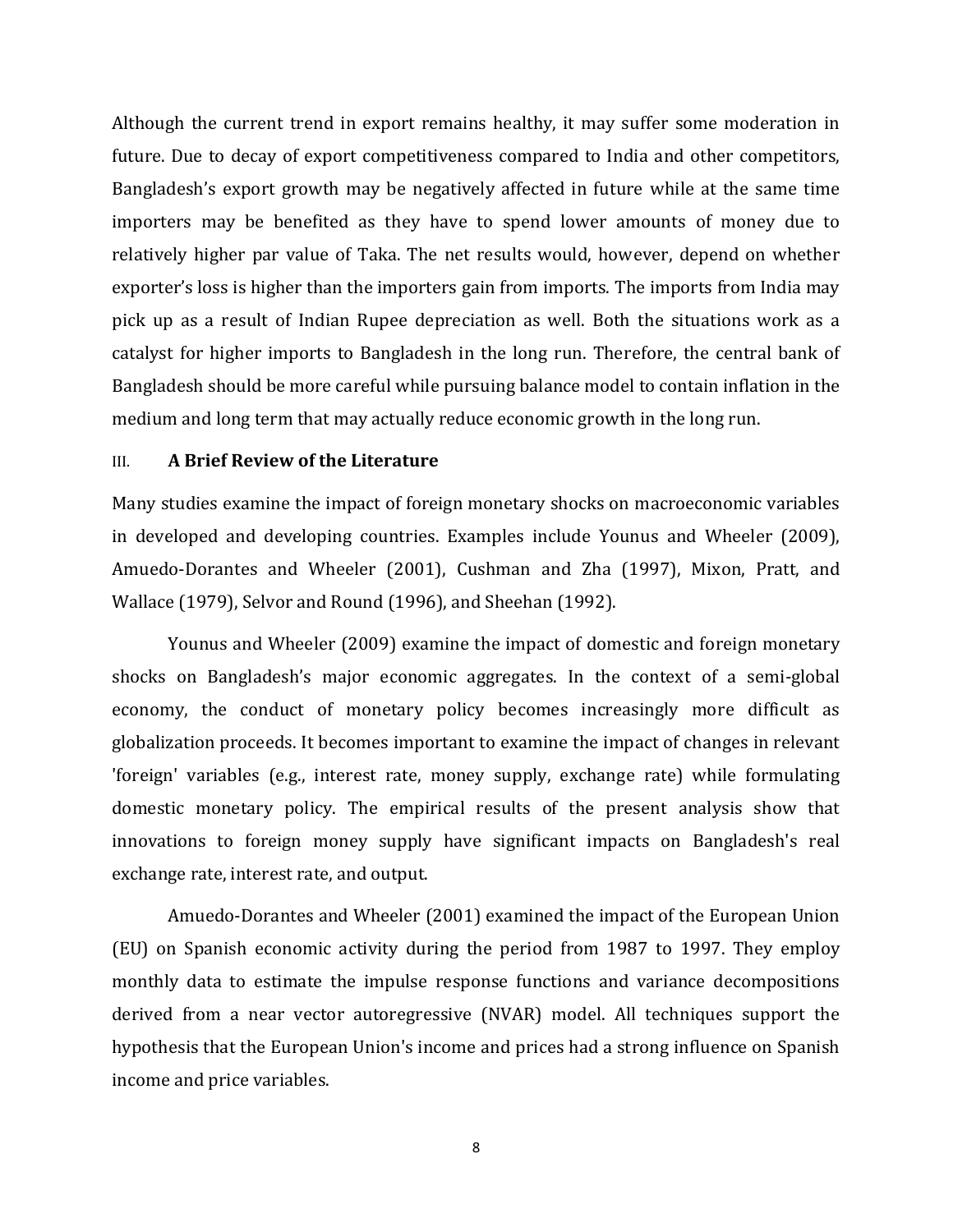Hoffmaister, Roldos and Wickman (1997) examine empirically the sources of macroeconomic fluctuations, especially output and prices, in Sub‐Saharan African countries. They divide the countries into CFA franc countries (where exchange rates are pegged vis‐à‐vis with the French franc) and non‐CFA franc countries (where exchange rate can adjust frequently).

They examine whether differences in macroeconomic fluctuations between CFA franc and non‐franc countries are due to domestic shocks such as supply shocks, fiscal and nominal shocks or external shocks such as world interest rate or terms of trade shocks. They also examine whether structural differences among countries and differences in the exchange rate regimes contribute to the differences in macroeconomic fluctuations to the CFA franc and non‐CFA franc countries.

A five variable (output, real exchange rate, and the price level, the world interest rate, and the terms of trade) structural vector autoregressive (SVAR) model is used to derive variance decompositions and impulse response functions. Variance decompositions and impulse response functions show that the sources of output fluctuations in Sub-Saharan African countries are mainly due to the domestic supply shocks. External sectors also have some impact on the domestic output, prices and the real exchange rate more in CFA franc countries than non‐CFA franc countries.

In the CFA-franc countries, sixty percent of price fluctuations are due to demand shocks, while twenty percent of price fluctuations are due to domestic supply and external shocks. In the non‐CFA‐franc countries, eighty‐five percent of fluctuations of prices are due to demand shocks. Due to favorable terms of trade shock, the price level declines temporarily and then quickly revert to its original level (Hoffmaister, Roldos and Wickman, 1997, p.20). An examination of differences in economic structure across the countries does not appear to have significant impact on the differences in macroeconomic fluctuations. However, differences in exchange rate regimes turn out to have significant impact on the macroeconomic fluctuations.

Cushman and Zha (1997) examine monetary policy shocks in Canada by using a structural vector autoregression (SVAR) model with monthly data form 1974 to 1993. The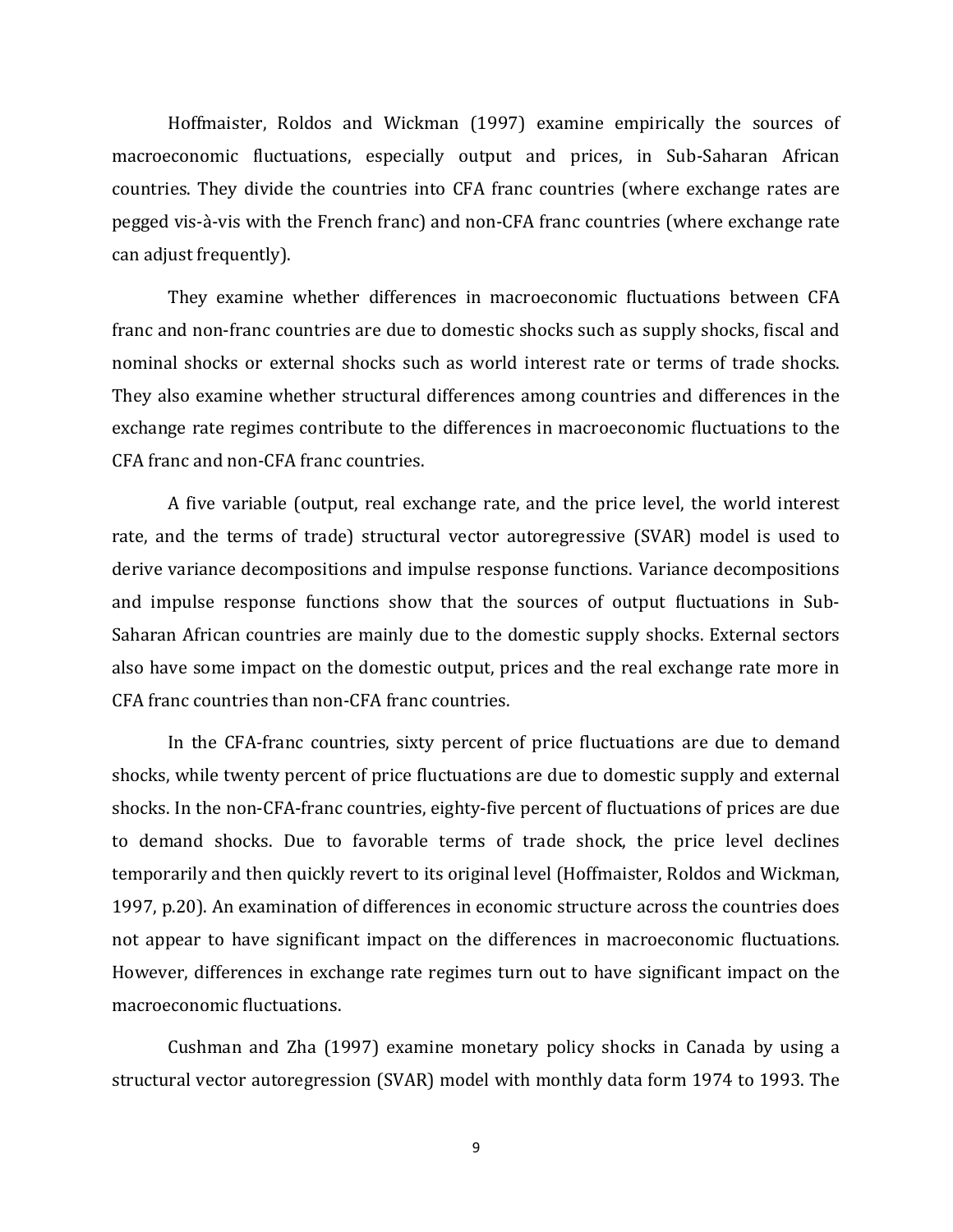variables they used are: the U.S. dollar price of Canadian currency, a Canadian monetary aggregate (M1), the Canadian three‐month treasury bill rate, the Canadian consumer price index, Canadian industrial production, Canadian total exports to the U.S., and Canadian total imports from the U.S., U.S. industrial production, the U.S. consumer price index, the U.S. Federal Funds rate, and the world total exports commodity price index in U.S. dollars. All variables are in logarithmic form except for the interest rates.

The results from contemporaneous coefficients show that all the variables in the money demand and money supply equations are significant with the expected sign except for the foreign interest rates. The estimated results of the information market variables are significant except for domestic (Canada) and U.S. industrial production, the foreign interest rate and world commodity price index of exports.

Selvor and Round (1996) examine to what extent Japanese business cycles are transmitted to Australia over the period from 1961.1 to 1994.4. Japan is the major trading partner of Australia. Japan contributes twenty five percent (25%) of Australian exports to Japan and receives twenty percent (20%) of imports from Japan. Impulse response functions estimated from the VAR show that an innovation to Japan's GNP has a significant positive impact on Australian GDP. U.S. GDP also has a significant positive impact on the Australian GDP, which is twice as large as the impact of Japanese GNP. However, Australian GDP does not have any significant impact on the Japanese GNP.

Sheehan (1992) conducted a study to examine the impact of monetary policy of the G‐7 countries, Switzerland, and the U.S. on the monetary policy of the G‐7 countries and Switzerland. He found that the G‐7 countries are unsuccessful in influencing money growth of other G‐7 economies. U.S. money growth, domestic inflation and domestic real output have significant impacts on France, Germany, Italy, Japan, United Kingdom and Switzerland's money growth.

Mixon, Pratt and Wallace (1979) separate the exchange rate regimes as fixed, transition, and flexible exchange rate, The fixed rate period is 1962.I to 1970.IV, the transition regime is from 1971.I to 1974.III, and flexible exchange rate regime is from 1974.IV to 1977.III. They regressed the U.K. nominal GDP on U.S. money supply, a trend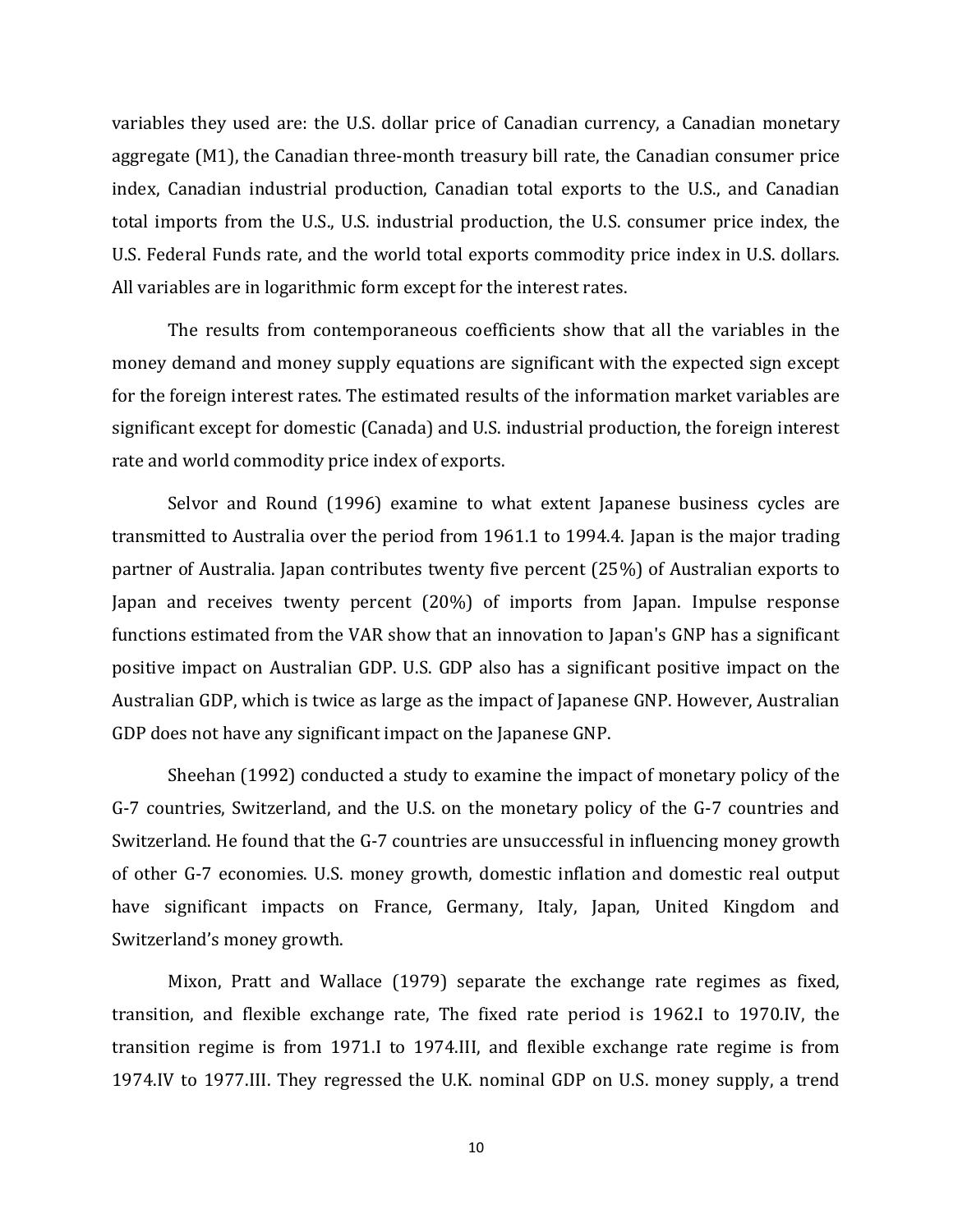variable, and a set of dummy variables for different exchange rate regimes and seasonal dummy variables. An F-test fails to reject the hypothesis that U.S. money supply has no effect on U.K. income during a fixed exchange rate period. The U.S. money supply has a positive effect on U.K. income in both the transition and flexible exchange rate periods. The differences in the results as noted by Mixon (1992) are due to differences in the exchange rate regimes.

#### **IV. An Overview of India and Bangladesh Trade relationship**

India is Bangladesh's second largest source of imports (comprising around 14 percent of total imports, much of it being cotton and fabrics used in manufacture of apparels for exports), although a minor export destination (less than 4 percent of total exports). The impact of Indian Rupee depreciation on Bangladesh's external trade competitiveness is therefore a significant policy concern.

It is too early however to expect to see the above surmised impacts of the rather brief spell of Indian Rupee depreciation clearly showing up in Bangladesh's recent global and bilateral external trade trends (charts‐2, 3, 4) given the 'J‐curve' effect of trade volumes adjusting slowly rather than simultaneously to exchange rate changes; impacts of modest magnitude may not even show up, remaining overshadowed by other influences. BB Research Department will track trade data over the coming quarters to identify and analyze the impact of Rupee depreciation in further detail.

| <u>Tap5 counties of Export Shipments, 2012-13</u> |                        |              | Tap5 counties of Import Payments, 2012-13 |                 |        |  |
|---------------------------------------------------|------------------------|--------------|-------------------------------------------|-----------------|--------|--|
|                                                   | <b>Valuein million</b> |              | Name of the                               | Valuein million |        |  |
| Name of the country                               | ம                      |              | % country                                 | LSD             | %      |  |
| <b>USA</b>                                        | 5419.6                 | 20.05% China |                                           | 6324.0          | 18.55% |  |
| Germany                                           | 3962.6                 | 14.66% India |                                           | 4776.8          | 14.01% |  |
| UK                                                | 2764.9                 |              | 10.23% Maysia                             | 1903.1          | 5.58%  |  |
| France                                            | 1513.9                 | 5.60%        | Singapore                                 | 1422.0          | 4.17%  |  |
| Spain                                             | 1301.4                 | 4.82%        | South Korea                               | 1295.9          | 3.80%  |  |
| <b>Cthers</b>                                     | 12065.0                |              | <b>Chers</b>                              | 18361.8         |        |  |
| Total                                             | 27027.36               |              | Total                                     | 34083.6         |        |  |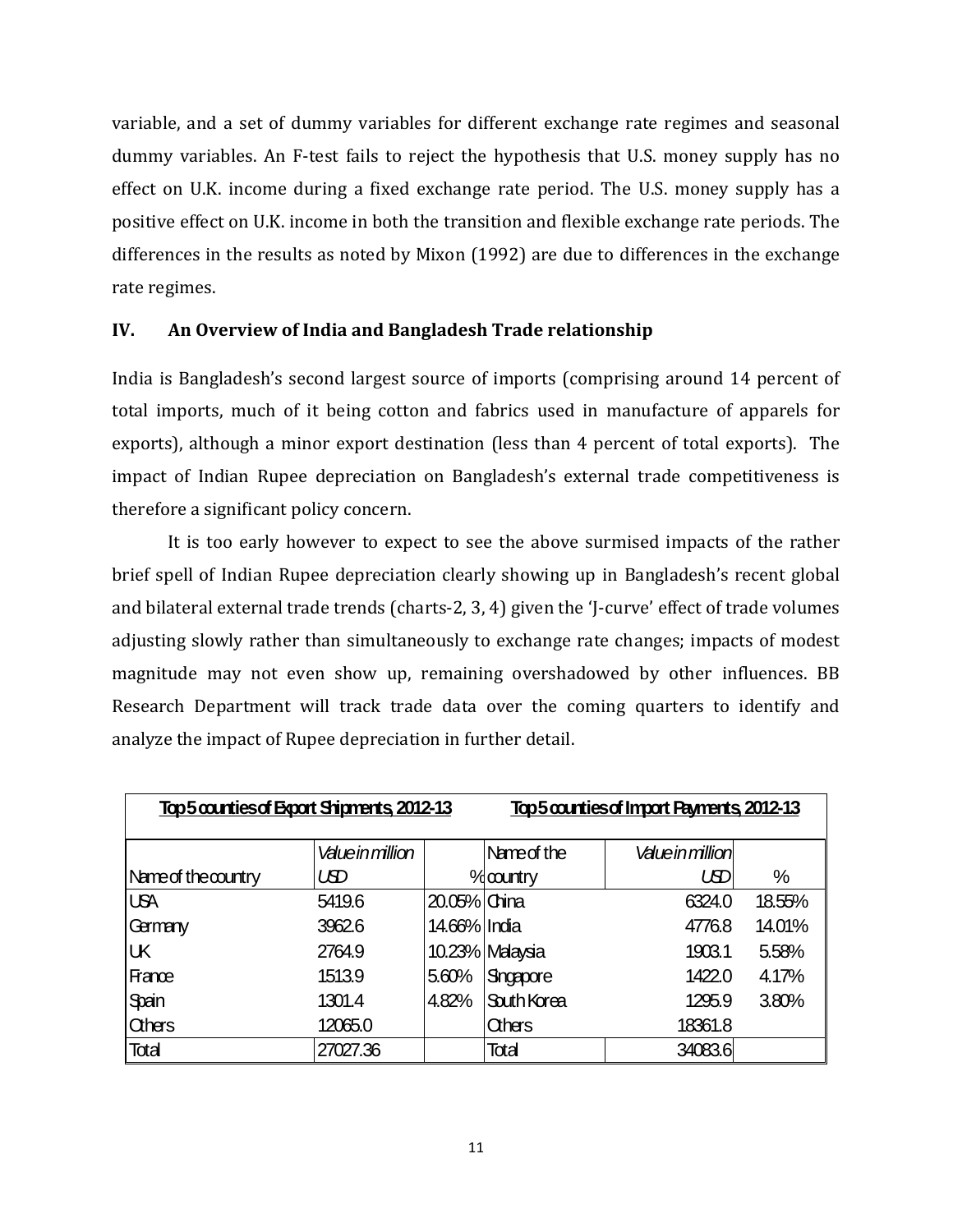#### **Impact on Trade Balance**

India is the second largest trading partner of Bangladesh. In FY'13, Bangladesh exported goods amounting of about USD 564 million to India while imported of about USD 4,777 million. Due to Rupee depreciation Bangladesh trade balance with India may deteriorate as increased export competitiveness of India relative to Bangladesh is likely to have an adverse impact on Bangladesh's exports to India.





On the other hand, lower import cost would increase imports from India. A commodity wise analysis shows that, top five exportable items of Bangladesh to India are fruits, precious metals, iron and steel, jute goods and raw jute and vegetable oils. However, it is worth noting that none of these commodities are the major commodities for Bangladesh to export. On the other hand, with respect to Bangladesh import payments, India placed second after China for the commodity imports e.g., cotton, cereals, vehicles, and nuclear reactors. Bangladesh imports raw cotton from India which is used as inputs for the RMG sector.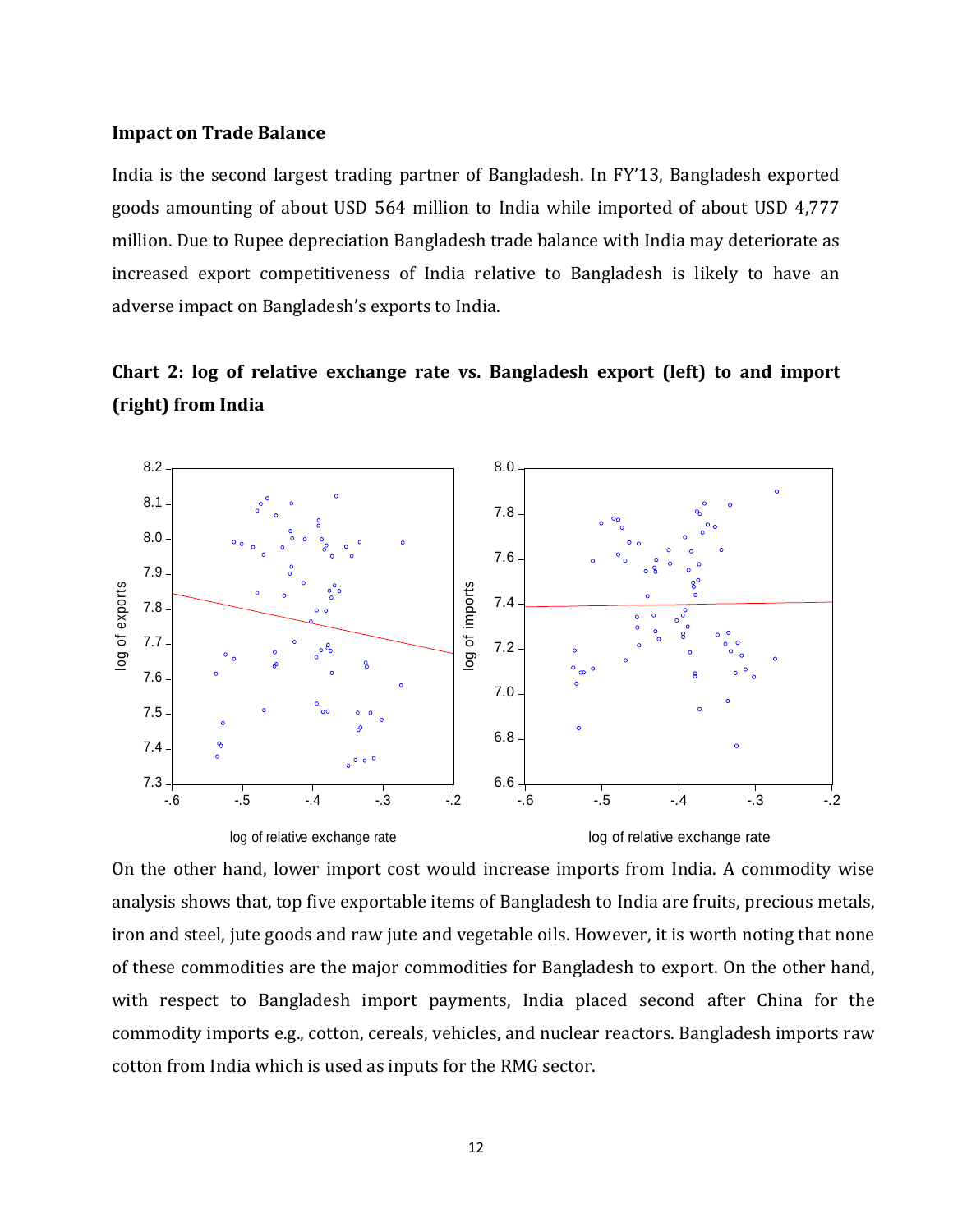### **Chart 3: log of relative exchange rate vs. Bangladesh export (left) to and import (right) from India**



**With nearest neighbor fit**

A linear regression line of the above scatter diagrams show that Bangladesh exports to India (left) have negative relationship with the relative exchange rate changes while the relationship is positive with imports. This is may be because a fall in Rupee would make imports costlier for India thereby Bangladesh exports of the major commodities to India are expected to decrease to some extent. In fact during July‐September, 2013, raw jute exports are reduced by 55.87% in volume and 52.96% in value which is one of the major export goods to India. Jute goods also faced hit from Rupee depreciation. An empirical analysis on Bangladesh's export to India from the sample period October 2007 to October 2013 revealed that Bangladesh exports to India is very sensitive to relative exchange rate changes which show that if the relative exchange rate increase by 1% that will cause Bangladesh's export to India to decline by 2.87 percent.

The actual data during July-September, 2013 show that Bangladesh export shipments to India fall by 29.42 (y-o-y) percent (Table-1) while during the same quarter Bangladesh total export shipment to world increased by 21.24 percent implying that it is may be due to country specific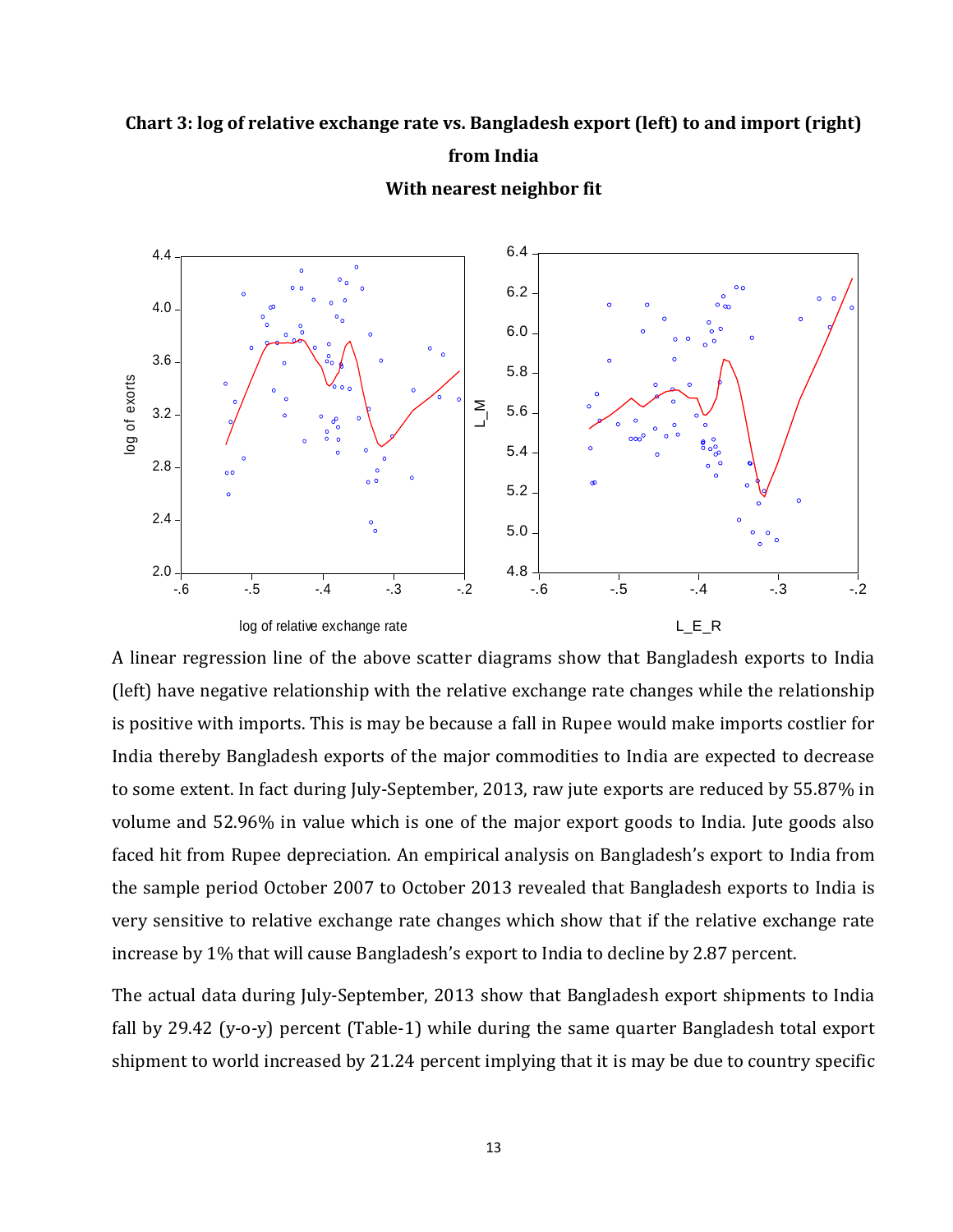factors such as India's Rupee depreciation that have negative impact on Bangladesh exports to India.

#### **Impact on inflation**

The point to point WPI Inflation of India increased from 4.70% in May, 13 to 7.00% in October, 13. Bangladesh is a net importer in the trade relationship between India and Bangladesh. Therefore, inflation may decline in the short run due to lower import cost of consumer goods as a result of appreciation of Taka and depreciation of Rupee. However, in the medium term inflation may increase in Bangladesh due to higher inflation in India which will transmit to the Bangladesh economy through increased imports unless there is a policy action from RBI to curb inflationary pressure in India.





From the above linear regression line of scatter diagram estimated for the same sample period shows that Bangladesh consumer price index would increase due to changes of Bangladesh and India's relative exchange rate. An estimated coefficient between India's consumer price levels with Bangladesh consumer price level shows that a 1% increase in the India's price level will cause Bangladesh price level to increase by 0.76 percent through import channel as the coefficient of import is on the other hand appeared significant and positive in the price equation as well.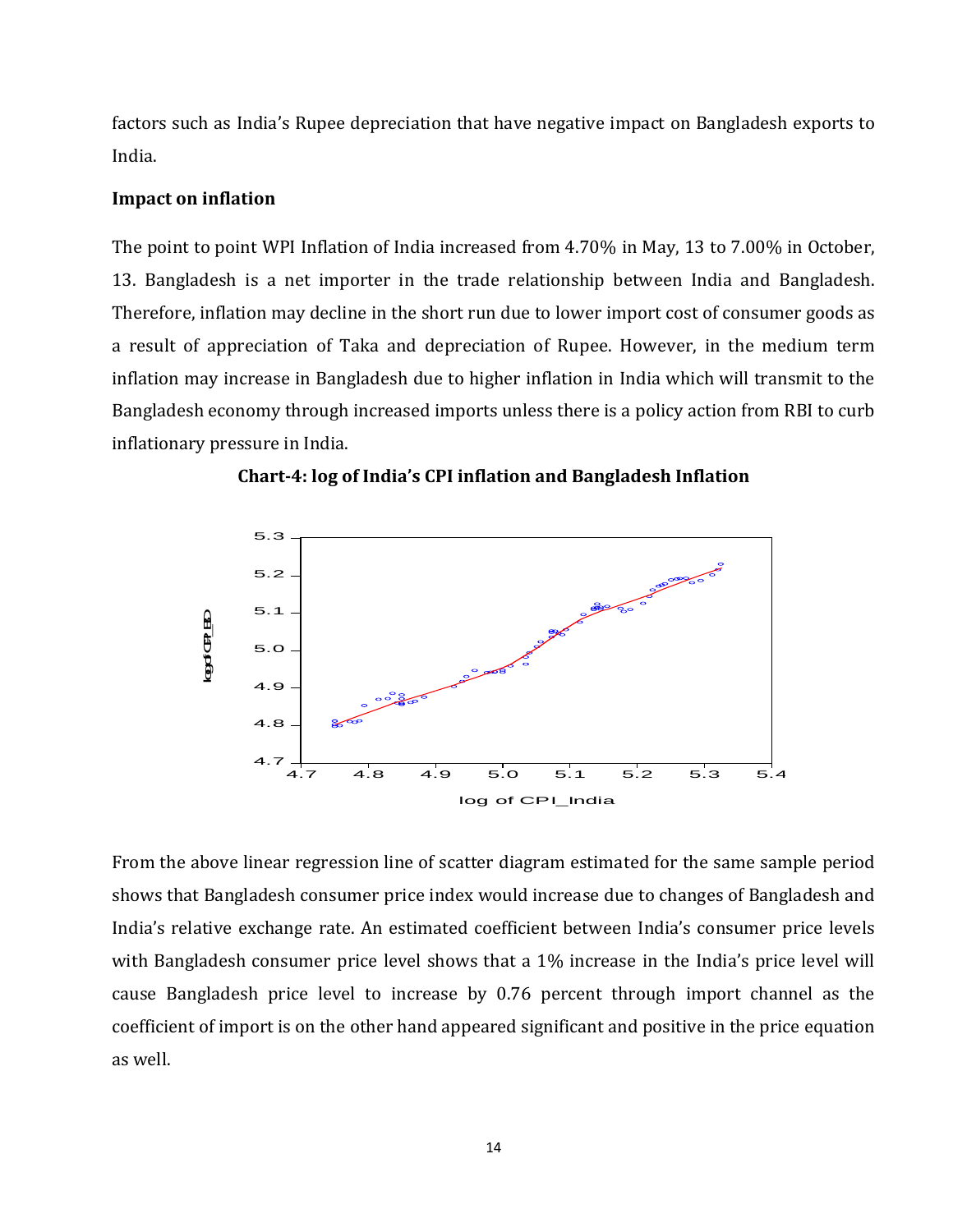|            |                       |                               |          |                    |          | As % of Total Export |               |
|------------|-----------------------|-------------------------------|----------|--------------------|----------|----------------------|---------------|
| HS<br>Code |                       |                               |          | India              |          | Bangladesh           | India         |
|            |                       | Bangladesh<br><b>Average</b>  |          | <b>Average</b>     |          |                      |               |
|            |                       | <b>Monthly</b>                | As % of  | <b>Monthly</b>     | As % of  |                      |               |
|            | Woven                 | <b>Export (USD</b>            | Categor  | <b>Export (USD</b> | Categor  |                      | 2.6           |
| 62         | <b>Garments</b>       | MM)                           | y Export | MM)                | y Export | 39.9%                | $\frac{0}{0}$ |
|            | <b>USA</b>            | 309.04                        | 32.5%    | 154.11             | 23.4%    |                      |               |
|            | Germany               | 134.90                        | 14.2%    | 41.63              | 6.3%     |                      |               |
|            | <b>UK</b>             | 91.42                         | 9.6%     | 66.97              | 10.2%    |                      |               |
|            | Spain                 | 45.73                         | 4.8%     | 28.65              | 4.4%     |                      |               |
|            | Canada                | 42.52                         | 4.5%     | 10.36              | 1.6%     |                      |               |
|            |                       |                               |          |                    |          |                      | 2.1           |
| 61         | <b>Knitwear</b>       |                               |          |                    |          | 41.1%                | $\frac{0}{0}$ |
|            | Germany               | 215.53                        | 22.0%    | 46.60              | 8.9%     |                      |               |
|            | UK                    | 109.77                        | 11.2%    | 64.85              | 12.3%    |                      |               |
|            | <b>USA</b>            | 105.62                        | 10.8%    | 119.63             | 22.8%    |                      |               |
|            | France                | 77.25                         | 7.9%     | 28.41              | 5.4%     |                      |               |
|            | Spain                 | 69.04                         | 7.0%     | 15.20              | 2.9%     |                      |               |
|            | <b>Other</b>          | <b>Made</b><br><b>Textile</b> |          |                    |          |                      | 1.4           |
| 63         | <b>Articles</b>       |                               |          |                    |          | 3.0%                 | $\frac{0}{0}$ |
|            | <b>USA</b>            | 11.28                         | 16.0%    | 169.85             | 48.0%    |                      |               |
|            | Germany               | 6.27                          | 8.9%     | 21.97              | 6.2%     |                      |               |
|            | India                 | 6.01                          | 8.5%     |                    |          |                      |               |
|            | <b>UK</b>             | 5.83                          | 8.3%     | 21.78              | 6.2%     |                      |               |
|            | Canada                | 4.31                          | 6.1%     | 8.82               | 2.5%     |                      | 0.1           |
| 53         | Raw Jute & Jute Goods |                               |          |                    |          | 2.3%                 | $\%$          |
|            | Turkey                | 14.92                         | 26.9%    | 0.29               | 1.2%     |                      |               |
|            | China                 | 7.74                          | 14.0%    | 5.10               | 21.5%    |                      |               |
|            | Iran                  | 6.40                          | 11.5%    | 0.15               | 0.6%     |                      |               |
|            | India                 | 4.54                          | 8.2%     |                    |          |                      |               |
|            | Pakistan              | 3.52                          | 6.3%     | 0.02               | 0.1%     |                      |               |
|            | <b>Frozen</b>         |                               |          |                    |          |                      | 1.4           |
| 03         | <b>Foods</b>          |                               |          |                    |          | 2.7%                 | $\frac{0}{0}$ |
|            | Belgium               | 10.28                         | $16.0\%$ | 9.86               | 2.8%     |                      |               |
|            | Netherland            |                               |          |                    |          |                      |               |
|            | S                     | 9.99                          | 15.5%    | 3.55               | 1.0%     |                      |               |
|            | Germany               | 8.18                          | 12.7%    | 2.08               | 0.6%     |                      |               |
|            | <b>USA</b>            | 7.30                          | 11.4%    | 104.28             | 29.5%    |                      |               |
|            | UK                    | 7.29                          | 11.3%    | 9.95               | 2.8%     |                      |               |

### **Table3: Average monthly export of Bangladesh and India, JanuarySeptember, 2013**

*Source: BRAC EPL, Stock brokerage Ltd.*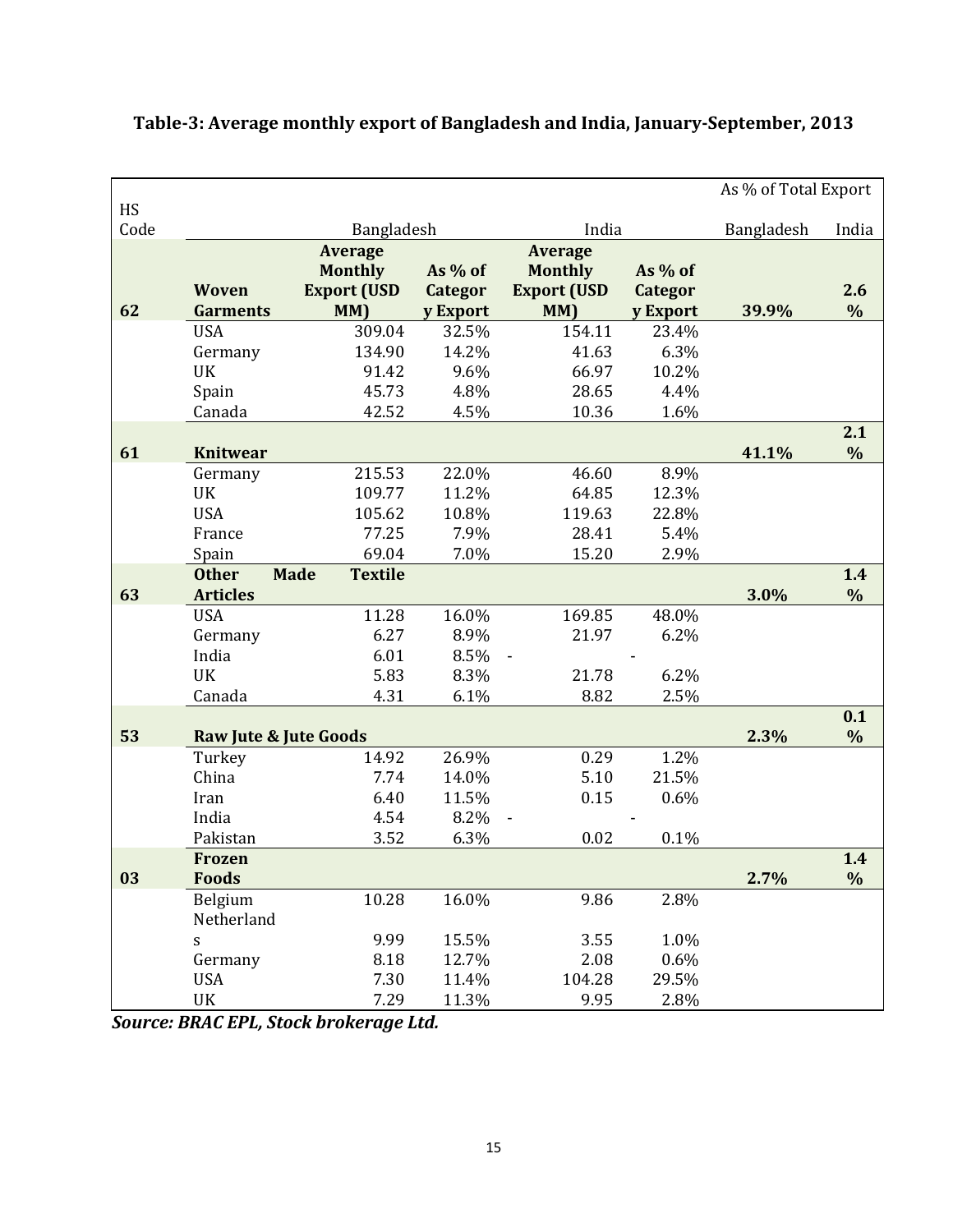#### **Export competitiveness of India and Bangladesh**

Although export competitiveness of India following Rupee depreciation will increase as compared to Bangladesh it may not have substantial impact on Bangladesh total exports if economic and political stability prevails in the country. According to World Trade Organization (WTO) database, Bangladesh ranked  $3<sup>rd</sup>$  on textile and apparel exports after China and Italy. Bangladesh total amounts of exports receipts from the world on clothing was USD 19.95 bn in 2012. On the other hand, India ranked  $7<sup>th</sup>$  on textile and apparel exports. Total export amount was USD 13.83 bn in 2012. Table-1 shows major export commodities of Bangladesh and % share of Bangladesh and India's exports in these commodities.

| Rank | Country    | <b>USD in MM</b> | % share of world export |
|------|------------|------------------|-------------------------|
|      | China      | 159,613.7        | 37.76                   |
| 2    | Italy      | 22,147.5         | 5.24                    |
| 3    | Bangladesh | 19,948.3         | 4.72                    |
| 4    | Germany    | 17,574.7         | 4.16                    |
| 5    | Turkey     | 14,289.6         | 3.38                    |
| 6    | Viet Nam   | 14,068.3         | 3.33                    |
| 7    | India      | 13,832.7         | 3.27                    |
| 8    | Others     | 161,210.6        | 38.14                   |
|      | World      | 422,685.6        | 100.00                  |

**Table4: Exports of Clothing in the World Market (USD at current prices)**

*Source: World Trade Organization (WTO)*

#### **1.4 Impact on Import**

With respect to import payments of Bangladesh, India placed second after China for the commodities e.g., cotton, cereals, vehicles, nuclear reactors etc. Bangladesh imports raw cotton from India which is used as intermediate goods for the garments industries.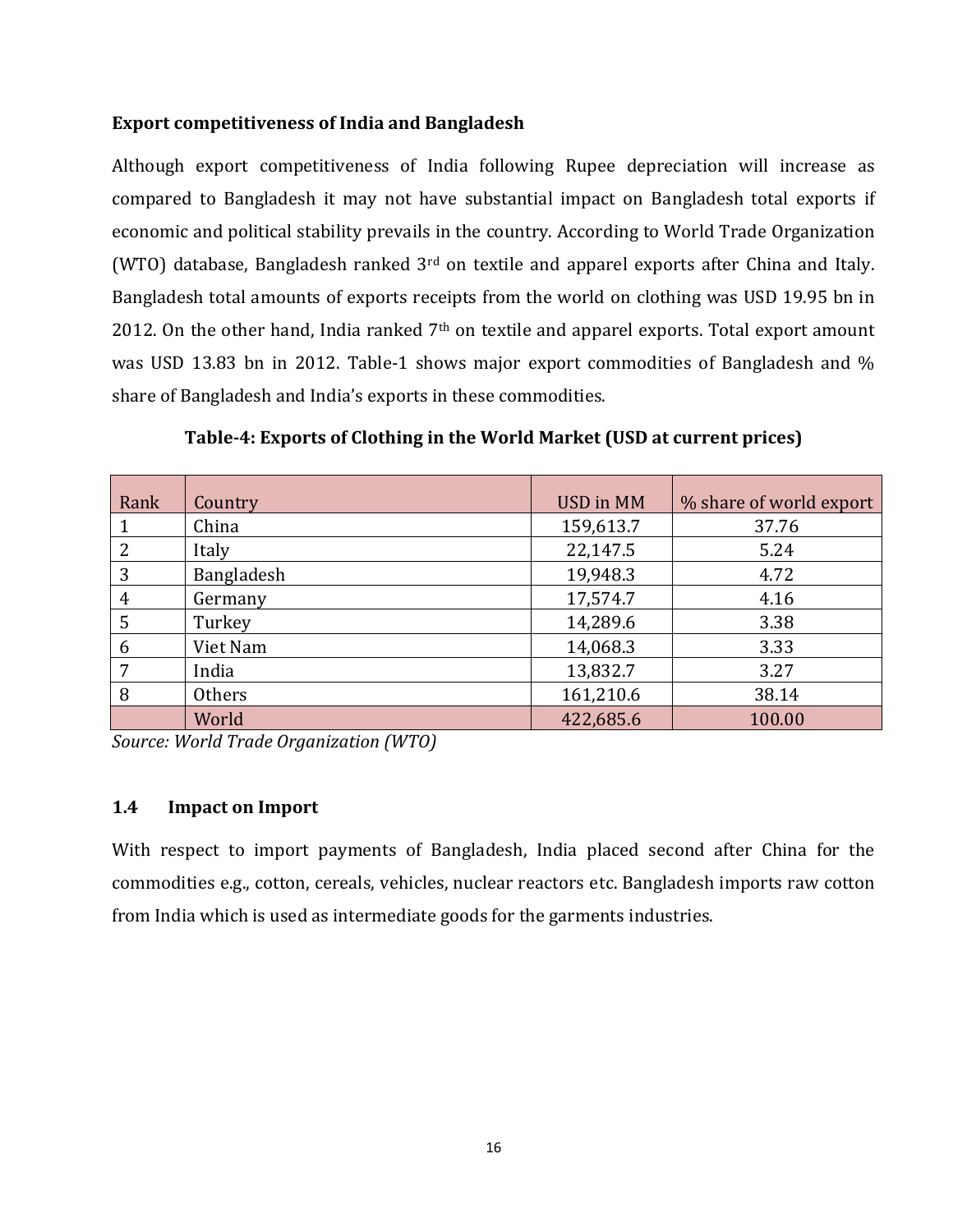### **Top 5 commodities of Export Shipments, 2012-13 Top 5 commodities of Import Payments, 2012-13**

|                | Value in million |      |                                                | Value in million |        |
|----------------|------------------|------|------------------------------------------------|------------------|--------|
| <b>Items</b>   | USD              | $\%$ | <b>Items</b>                                   | USD              | $\%$   |
| Woven garments | 11039.9          |      | 40.85% Capital Goods                           | 5758.8           | 16.90% |
| Knitwear       | 10475.9          |      | 38.76% POL (refined)                           | 3642.0           | 10.69% |
| Jute goods     | 800.7            |      | 2.96% Textile and articles thereof             | 3273.0           | 9.60%  |
| Home textile   | 791.5            |      | 2.93% Iron, steel and other base metals 2334.7 |                  | 6.85%  |
| <b>Shrimps</b> | 454.9            |      | 1.68% Raw cotton                               | 2005.1           | 5.88%  |
| <b>Others</b>  | 3464.5           |      | <b>Others</b>                                  | 17070.0          |        |
| Total          | 27027.36         |      | Total                                          | 34083.6          |        |

#### **Impact on other BOP flows**

As far as other flows from India are concerned such as remittances, private capital outflows, bilateral grant, loans, stock of debt it is revealed that in FY13 the amount is not very significant to have impact on BOP. Remittances from India are on average 31/2 percent of total remittances and bilateral loans and grants in FY13 was USD172 million while stock of debt was USD83 million. Vulnerability from private capital outflows will not be significant as Bangladesh has relatively closed capital account.

#### **IV. Model Specification, Data and Model Variables**

In order to examine empirically three models for exports, imports and price level have been specified for the sample period from 2007:10 to 2013:10. Ordinary Least Suare (OLS) method are used to estimate the model.Model variables specified for three equations are as follows:

#### **Model1: Dependent Variable: log of BD export to India**

Log\_y=log of industrial production index. Log\_e=log of relative exchange rate. Log\_p=log of relative price level.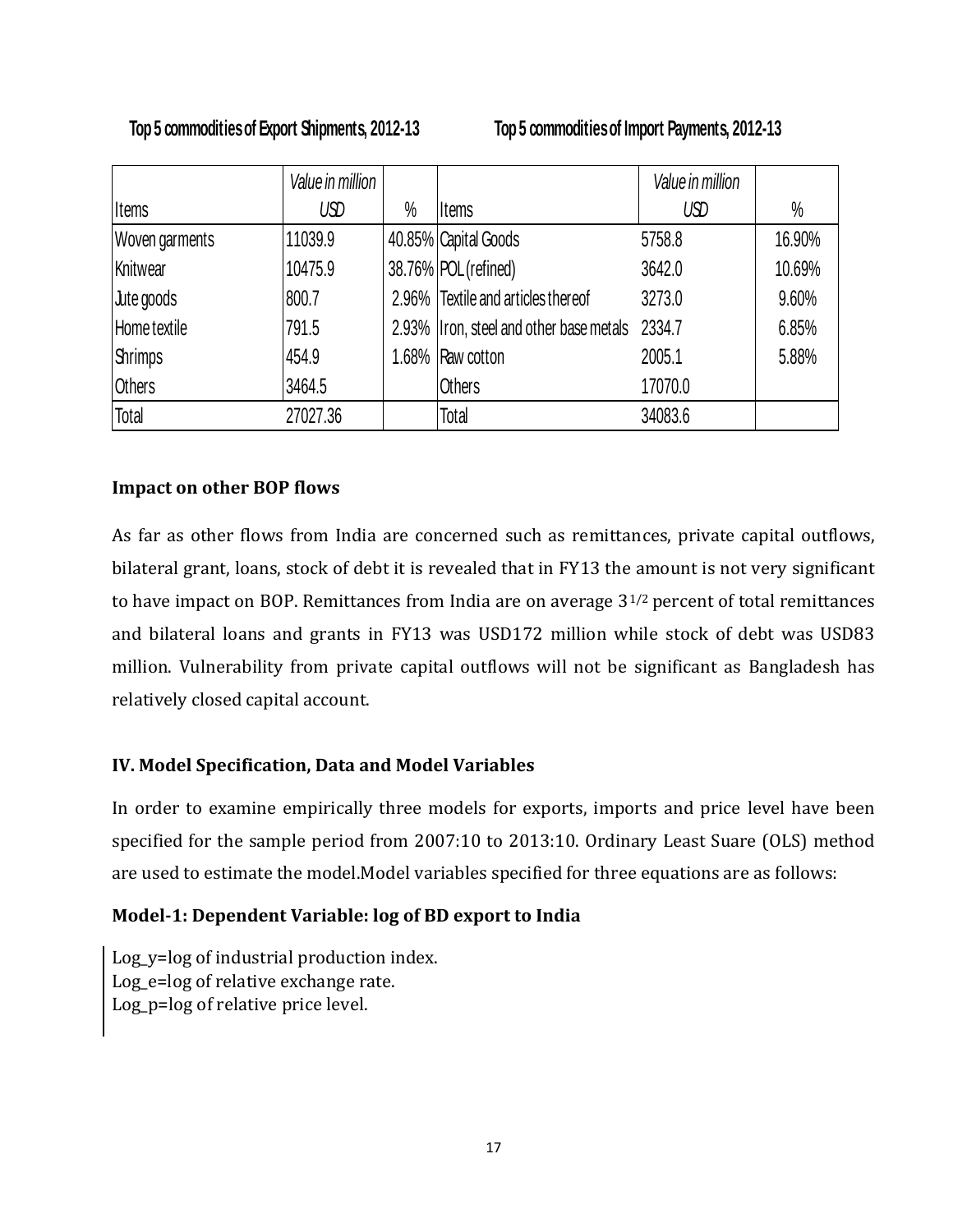#### **Model2: Dependent Variable: log of BD import from India**

Log y=log of industrial production index Log e=log of relative exchange rate Log p=log of relative price level.

#### **Model3: Dependent variable: log of price level\_BD**

Log\_y=log of industrial production index of India and Bangladesh Log\_e=log of relative exchange rate between India and Bangladesh Log\_p=log of relative price level between India and Bangladesh(CPI) Log\_m=log of imports of Bangladesh from India Log\_p\_India=log of India's price level

#### **Empirical Results**

#### **Impact on Exports**

The empirical results obtained from OLS show that Bangladesh's export to India is sensitive to India's Rupee depreciation. It is elastic implying that a 1% increase in India's Rupee will cause Bangladesh's export to India to decline by 2.7 percent. The relative output and the relative price variables are also very sensitive to Indian Rupee depreciation. The statistically significant and positive coefficient of the price level of India compared to Bangladesh implies that a 1% increase in the relative price level would cause Bangladesh export to India to increase by 5.69 percent. On the other hand, industrial production index as proxies by output show that a 1% increase in the India's output compared to Bangladesh would cause Bangladesh export to India decrease by 1.91%.

| Model-1: Dependent Variable: log of BD export to India                         |      |              |           |  |  |
|--------------------------------------------------------------------------------|------|--------------|-----------|--|--|
| Variable                                                                       |      | Co-efficient | T-value   |  |  |
| $Log_e$                                                                        |      | $-2.77$      | $0.02**$  |  |  |
| $Log_y$                                                                        |      | $-1.91$      | $0.00***$ |  |  |
| $Log_p$                                                                        |      | 5.69         | $0.00***$ |  |  |
| C                                                                              |      | 2.0          | $0.01***$ |  |  |
| AdjR2                                                                          | 0.51 |              |           |  |  |
| <b>DW</b>                                                                      | 2.05 |              |           |  |  |
| Note:*** implies significant at the 1% level. ** implies significant at the 5% |      |              |           |  |  |

Note:\*\*\* implies significant at the 1% level. <sup>\*\*</sup> implies significant at the 5% level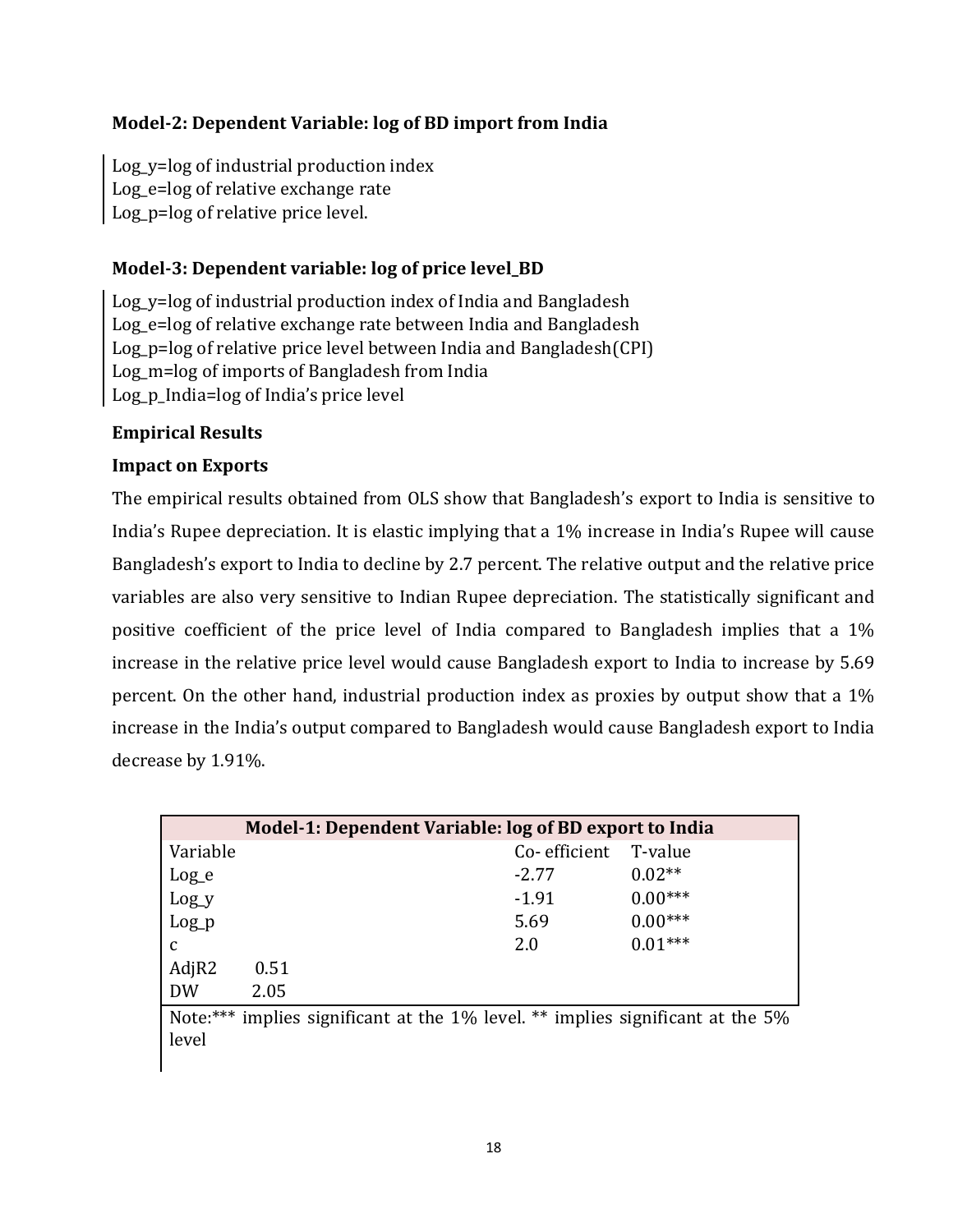#### **2.2.2 Impact on Imports**

The empirical results obtained from OLS show that Bangladesh import from India is insensitive to India's Rupee depreciation.

| Model-2: Dependent Variable: log of BD import from India |              |           |  |  |  |
|----------------------------------------------------------|--------------|-----------|--|--|--|
| Variable                                                 | Co efficient | P-Value.  |  |  |  |
| $Log_e$                                                  | 0.14         | 0.81      |  |  |  |
| Log_y                                                    | $-0.24$      | 0.28      |  |  |  |
| $Log_p$                                                  | $-4.03$      | $0.03***$ |  |  |  |
| C                                                        | 6.15         | $0.00***$ |  |  |  |
| AdjR2                                                    | 0.80         |           |  |  |  |
| <b>DW</b>                                                | 2.38         |           |  |  |  |

Note:\*\*\* implies significant at the  $1\%$  level

#### **2.2.3: Impact on the Price level**

| Model-3: Dependent variable: log of price level_BD                                                                                                |              |           |  |  |  |
|---------------------------------------------------------------------------------------------------------------------------------------------------|--------------|-----------|--|--|--|
| Variable                                                                                                                                          | Co efficient | T-value   |  |  |  |
| Log_p_India                                                                                                                                       | 0.73         | $0.00***$ |  |  |  |
| $Log_e$                                                                                                                                           | 0.03         | 0.37      |  |  |  |
| $Log_M$                                                                                                                                           | 0.01         | $0.00***$ |  |  |  |
| $Log_y$                                                                                                                                           | $-0.01$      | 0.75      |  |  |  |
| $\mathbf{C}$                                                                                                                                      | 1.16         | $0.00***$ |  |  |  |
| AdjR2                                                                                                                                             | 0.99         |           |  |  |  |
| <b>DW</b>                                                                                                                                         | 1.65         |           |  |  |  |
| $\mathbf{M}$ , $\forall \forall \forall$ , $\mathbf{I}$ , $\mathbf{C}$ , $\mathbf{I}$ , $\mathbf{I}$ , $\mathbf{A}$ , $\mathbf{I}$ , $\mathbf{I}$ |              |           |  |  |  |

Note:\*\*\* implies significant at the 1% level

Log\_y=log of industrial production index of India and Bangladesh

Empirical results obtained from OLS show that Bangladesh consumer price index is insensitive to relative exchange rate changes though appear with the expected positive sign. However, India's consumer price index is highly significant with the expected positive sign implying that a 1% increase in the India's price will cause Bangladesh price level to increase by 0.76 percent.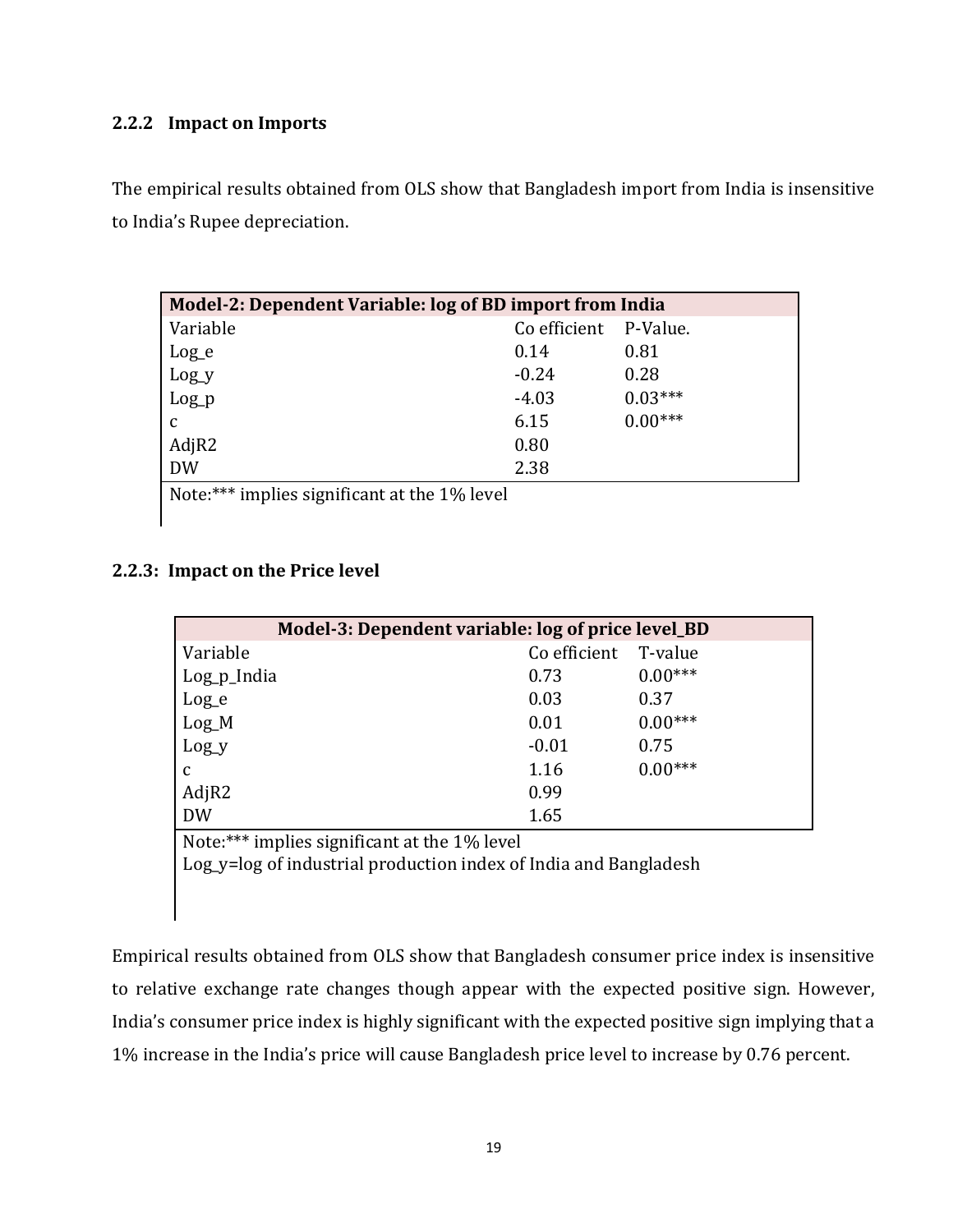#### **3. Conclusion:**

Empirical analysis (quantitative estimation using actual data) shows the existence of elastic demand of BD's export to India with respect to changes of relative exchange rate (depreciation) with a positive coefficient of 2.7. On the other hand, estimate of BD's import demand (from India) with respect to changes of relative exchange rate (depreciation) shows a statistically insignificant coefficient (0.13) though with the positive sign. However, actual data shows that during the period of sharp depreciation of Indian rupee relative to BDT (May‐September 2013) imports payments of BD from India posted a very marginal increase of only 11 million USD (on quarter to quarter basis). Thus, econometric estimation seems to support the trend of actual data. There are sensible arguments to think that this quantitative result may be valid for very short term or near term.

In the medium term however sudden upsurge of huge global demand of different Indian products including cotton, RMG, textiles, edible oil, and fish feed (due to depreciation of Indian Rupee) may contribute to higher local prices of these products in India due to sudden demand pressure; and also Indian's limitation in enhancing its export supply in immediate term to respond this higher global demand will contribute to higher local prices. In this situation like other countries BD's import from India would expect to fall in the medium term followed by a gradual increase in import from India in the long term. In fact, supply rigidity due to the nature of export items which is largely depend on agricultural raw materials such as cotton, oil seeds, fruits and other imported raw materials Indian producers may adjust quantity of export supply slowly with somewhat higher local prices. In this way higher price level in India may transmit to the domestic price level of Bangladesh through import channel. However, the net results would depend on the relative exchange rate changes and the price level changes.

In conclusion, as BD's export to India is likely to be slowdown and import would increase somewhat in the immediate term the impact on BD's trade balance with India may deteriorate. As exchange rate of Indian Rupee has stabilized since end of September, 13 of around 61‐62 against US dollar and therefore negative spillover risk for Bangladesh from Indian Rupee exchange rate volatility have subsided.

‐‐‐‐‐‐‐‐‐‐‐‐